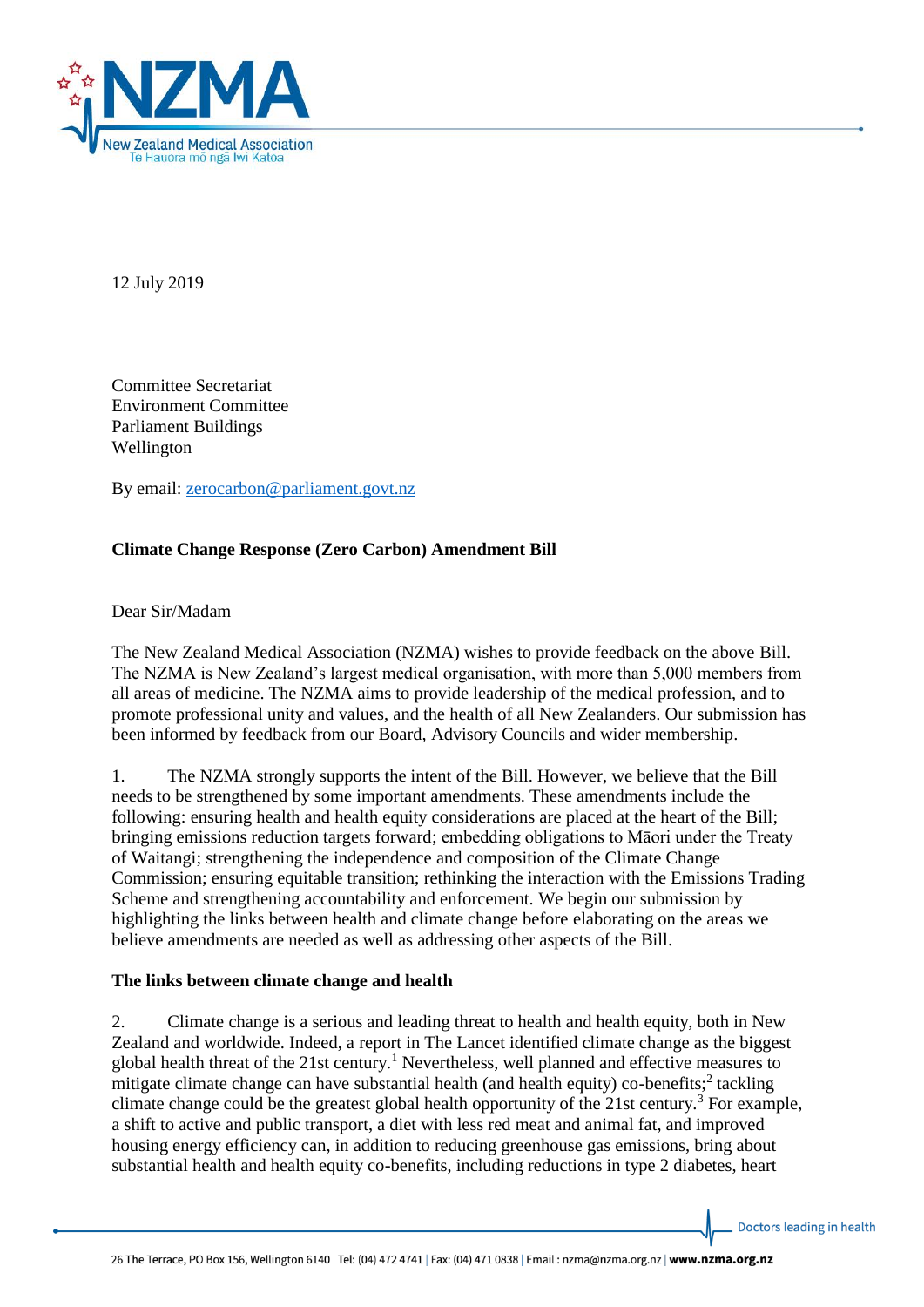disease, road traffic accidents, cancer, respiratory disease, and improvements in mental health.<sup>4-8</sup> The financial costs of responding to climate change will be offset by the cost savings of such health co-benefits. We attach the paper *Health benefits and savings of equitable climate mitigation in New Zealand* for further details.

3. Given the above links between climate change and health, we ask for the Bill to be amended to include specific references to health, wellbeing and health equity in the purpose statement (section 3). We also ask for references to health and equity to be added to the sections of the Bill that address the various functions, duties and powers of the Climate Change Commission and Minister, and requirements to complete assessments and plans. These include the following sections:  $5H(1)(i)$ ;  $5L(d)$ ;  $5ZD(3)$ ;  $5ZM(1)(a)$ ;  $5ZQ(4)$ . The current emphasis of the Bill is very much focussed on costs. We believe that the Bill should fully recognise and account for the substantial co-benefits to health, health equity and wellbeing that arise from mitigation of climate change.

## **Stronger emissions reduction targets**

4. While we welcome the setting of emissions reduction targets into law, we believe there needs to be even greater urgency around the proposed timeframes to better reflect the global urgency of mitigation based on the science, the health gains from equitable mitigation, and the principle of global equity /fairness. Accordingly, we reiterate our call for a target of net zero emissions across all greenhouse gases to be brought forward to before 2040. This more ambitious target is aligned with the most recent findings of the Intergovernmental Panel on Climate Change (IPCC) on limiting global warning to  $1.5^{\circ}$ C.<sup>9</sup> We refer the Committee to our submission on the Zero Carbon Bill Discussion Document<sup>10</sup> and the supporting attachment *Setting ambitious greenhouse gas emissions targets for New Zealand – the case for international fairness / equity* for more details including references, rationale and modelling assumptions.

5. We believe that an all-gases approach to emissions reduction is needed, mainly because of effects beyond the atmosphere. While the splitting of methane and carbon dioxide targets is reasonable in the sense they have different impacts, this should not make the goals for methane reduction any less ambitious. Although methane is shorter lived than carbon dioxide, it is a far more potent greenhouse gas and may contribute to pushing the climate system into positive feedback loops. There are also concerns that short-lived greenhouse gases such as methane contribute to sea level rise through thermal expansion over much longer time scales than its atmospheric lifetime.<sup>11</sup> This is of particular importance because of the links between sea level rise, ocean temperature and climate change.

# **Strengthening the Independence and Composition of the Climate Change Commission**

6. We are strongly supportive of the establishment of the Climate Change Commission that will provide ongoing, independent expert advice to the Government on mitigating emissions and adapting to the effects of climate change. However, in order to be a truly independent body that provides frank and fearless advice, we believe the Commission should be required to report to Parliament as a whole rather than a single Minister and Cabinet. Our concern is that by essentially reporting to the Government of the day, the Commission may be disempowered and influenced by political considerations. We are also concerned that the balance of power in the legislation is too heavily weighted towards the Minister of the day. For example, the Minister has the power to appoint members to the nominating committee as well as the ability to delay presentation of the Commission's reports by 12 weeks before these are presented to Parliament. It is our view that the balance of power needs to be tipped further toward the Commission itself as an independent body constrained only by its legislative mandate. We believe that the Reserve Bank goes some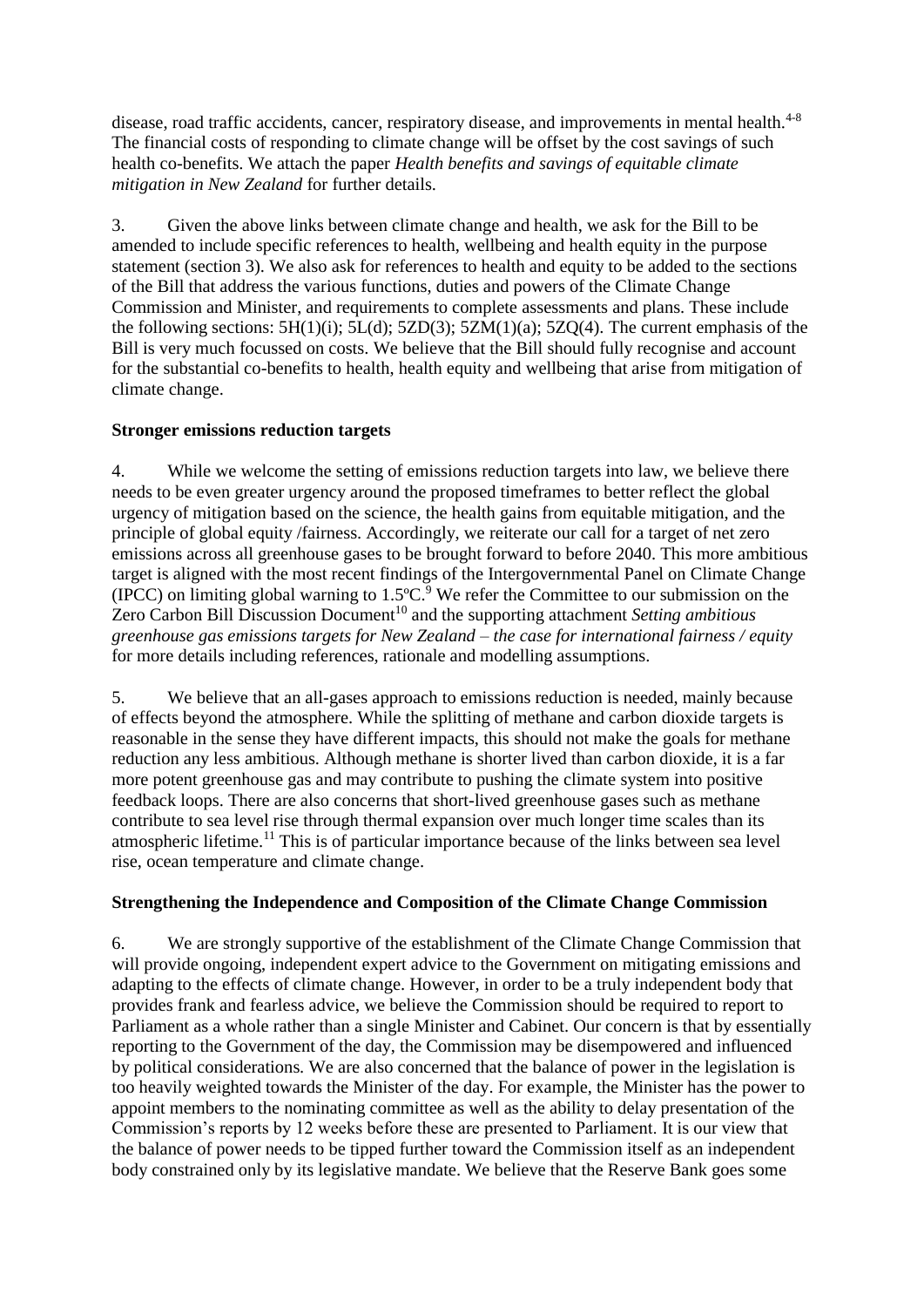way towards providing an example of the kind of mandate and level of statutory independence that the Commission requires. Once the provisions in this Bill come into effect, we believe there needs to be a process for climate change impacts to be formally assessed for all new legislation and regulatory changes across all sectors. While this is not in the current Bill, we suggest the Climate Change Commission should play a central role in conducting such assessments.

7. Earlier in this submission, we have recommended the addition of specific references to health and health equity to the various functions, duties and powers of the Climate Change Commission. We believe that it is essential for the Climate Change Commissioners and staff to include expertise in health and health equity. We also believe that the Commission must better reflect the partnership obligations to Māori founded on the Treaty of Waitangi. It is our view that the Commission needs to strengthen Māori involvement and leadership and ensure that it is focussed on whole of society transformation (rather than transforming just the economy) with the skills, capacity and resourcing for this task.

## **Indigenous perspectives and embedding obligations to Māori**

8. We believe that the Bill should more explicitly embed obligations to Māori under the Treaty of Waitangi. In its current form, the Bill is focussed simply on distributive justice with an emphasis on costs and potential negative impacts. We suggest that it needs to also cover the following: the recognition of rights (tino rangatiratanga, mātauranga Māori, tikanga); contextual aspects (colonisation, oppression, institutional racism); procedural aspects (participation / partnership, co-governance); and distributive justice aspects (both positive and negative outcomes), including strengthening accountability. There is also a large body of indigenous knowledge that has enabled Māori to develop sustainably in Aotearoa for centuries. Tangata whenua have adapted to a variety of environmental challenges and worked collectively to develop innovative solutions to social problems. Accordingly, we believe that it is important that tangata whenua are at the centre of the kaupapa underlying this legislation and associated policies.

### **Equitable transition and adaptation**

9. Those at greatest risk from the impacts of climate change in New Zealand include the most vulnerable population groups (eg, Māori, Pacific peoples, children, the elderly and those on low incomes). In addition, New Zealand has particular demographic, historical and economic relationships with a number of low lying small Pacific Island States, all of which will be hugely affected by rising sea levels and the impacts of climate change in the coming years. It is essential that all measures relating to mitigation and adaptation give foremost consideration to equity considerations and these relationships. Currently, the word 'equity' appears in only a single line in the legislation. We recommend that at the very least, equity considerations and these relationships are acknowledged in the preamble to the legislation. Ideally, we would like to see equity added to the specific list of matters to be taken into consideration by the Commission.

10. Intergenerational equity is the fundamental equity consideration that needs to be at the heart of all climate change legislation and policy. Children and young people from all ethnic and socioeconomic backgrounds are, arguably, the major stakeholders in this legislation. As such, we believe there needs to be some kind of meaningful representation for children and teenagers within the Climate Change Commission. Many young people are exceptionally well informed about both the science and politics of climate change and their voice deserves to be heard. Including their representation on the Climate Change Commission would help ensure it functions as the societal critic and conscience it needs to be in the event there is a failure to deliver effective action.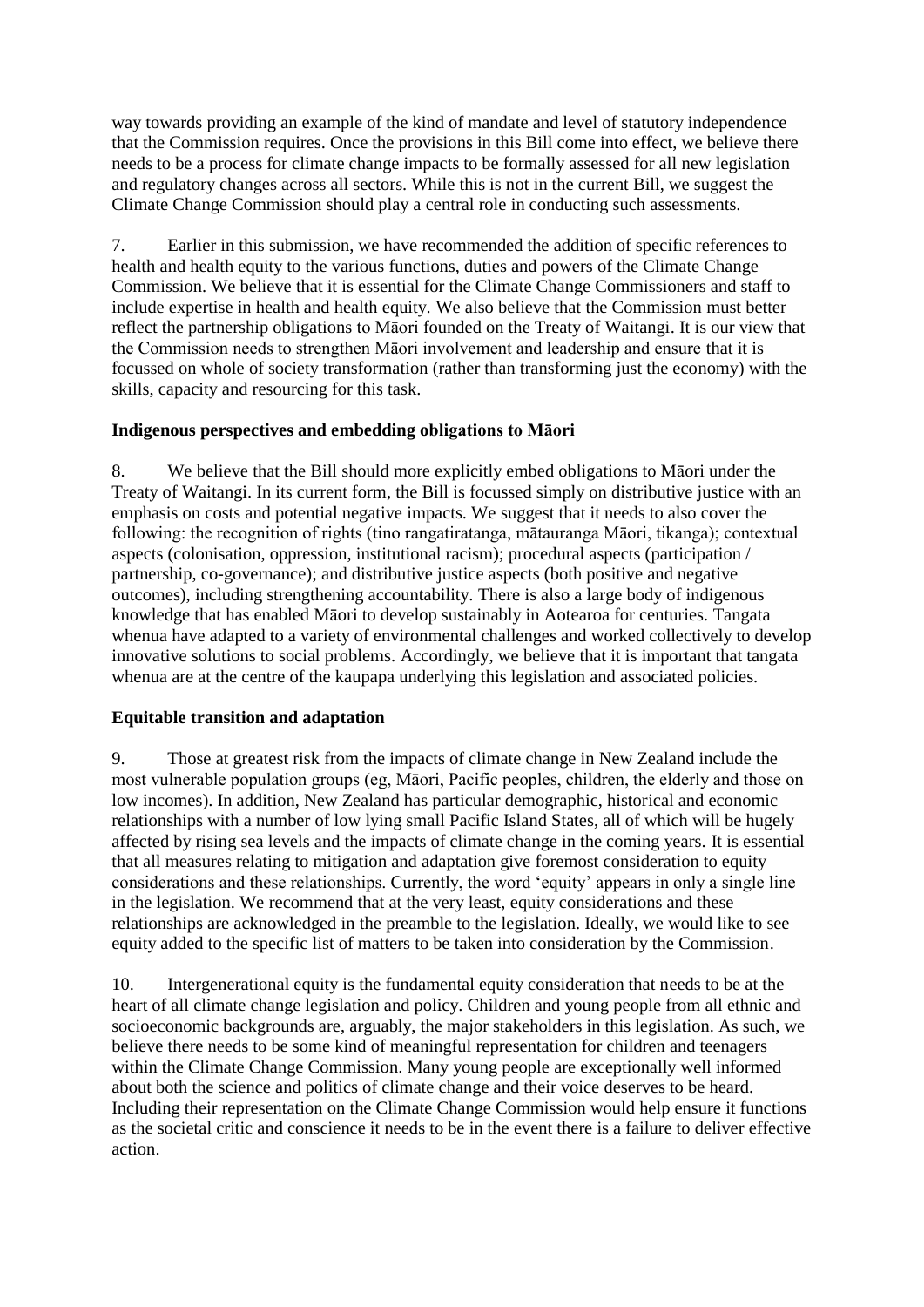### **Interaction with the Emissions Trading Scheme**

11. We have previously conveyed our view that New Zealand should meet its climate change targets by reductions in domestic net emissions only. We do not support using some emissions reductions from overseas for three main reasons. Firstly, international emissions units may be volatile in price. Secondly, relying on purchasing emissions reductions from overseas could undermine decisive domestic investment towards a low-emissions economy here in New Zealand. Thirdly, relying on international tradeable emissions units means New Zealand misses out on the wellbeing and equity co-benefits of reducing domestic emissions.

12. It is of concern that despite recognised failings in New Zealand's Emissions Trading Scheme (ETS) to date,<sup>12</sup> the Bill touts New Zealand's ETS as a "key tool in meeting emissions budgets and achieving the 2050 target". Although a number of improvements are proposed, including price-control measures, there is a view that what is needed is a radical rethink of the approach to incentivising emissions reductions rather than just improvements to the existing approach. We reiterate our view that the legislation should stipulate strong obligations on reducing domestic emissions rather than paying overseas parties to make the cuts for us. There also needs to be a reliable process for ensuring any purchased credits are meaningful and legitimate.

### **Accountability and enforcement**

13. We believe there needs to be clear and effective accountability of the Minister and Government for not meeting the targets. We suggest this could be accomplished through judicial review and ask that this be introduced into the Bill. We also suggest that the Bill establish duties relevant to more organisations, specifically those companies in the private sector that contribute significantly to emissions.

### **Next steps**

14. This Bill provides concrete emission reduction goals and a supporting framework to facilitate and support policy action to achieve these goals. The Bill is therefore a highly significant and necessary step in New Zealand's journey towards a net zero carbon economy. Nonetheless, the bill alone will not by itself do anything to reduce carbon emissions. For the targets to be achieved, a series of rapid, visionary and transformative policy changes are now needed throughout the entire economy. These will almost certainly be technically challenging to design as well as politically contentious to implement. Nevertheless, they will need to be introduced fairly promptly and in rapid succession. We believe it is important to acknowledge this reality.

We hope our feedback is helpful. We would like to request the opportunity for an oral hearing to speak to our submission.

Yours sincerely

K. Baddock

Dr Kate Baddock NZMA Chair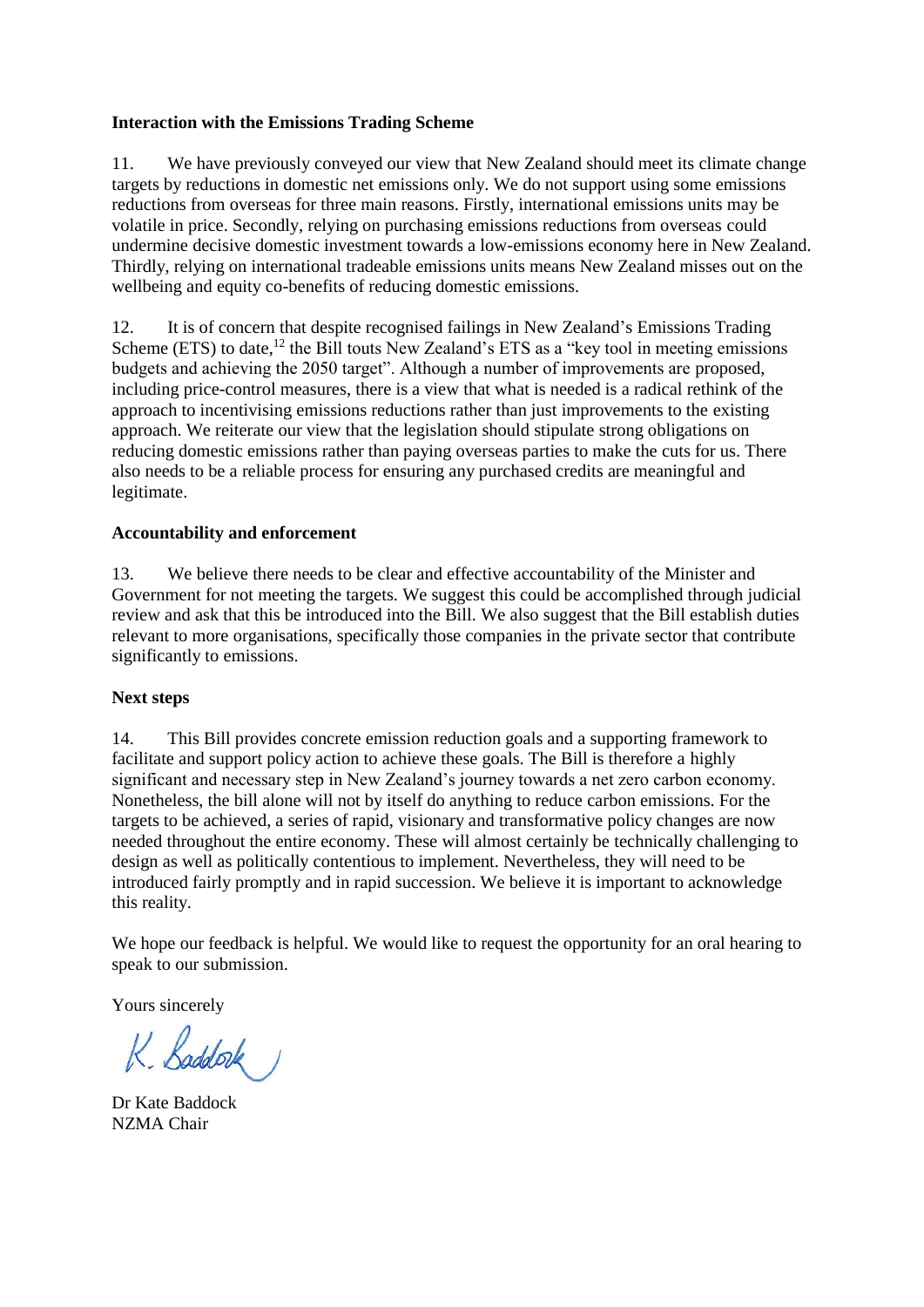## **Supporting attachments**

Health benefits and savings of equitable climate mitigation in New Zealand

Metcalfe S. Setting ambitious greenhouse gas emissions targets for New Zealand – the case for international fairness / equity

## **References**

- 1. Costello A, et al for the Lancet and University College London Institute for Global Health Commission. Managing the health effects of climate change. Lancet; 2009 May 16;373:1969–1733. Available from [http://www.ucl.ac.uk/global-health/project](http://www.ucl.ac.uk/global-health/project-pages/lancet1/ucl-lancet-climate-change.pdf)[pages/lancet1/ucl-lancet-climate-change.pdf](http://www.ucl.ac.uk/global-health/project-pages/lancet1/ucl-lancet-climate-change.pdf)
- 2. Bennett H, et al. Health and equity impacts of climate change in Aotearoa-New Zealand, and health gains from climate action. N Z Med J. 2014 Nov 28;127(1406):16-31. Available from [http://www.nzma.org.nz/journal/read-the-journal/all-issues/2010-2019/2014/vol-127-no-](http://www.nzma.org.nz/journal/read-the-journal/all-issues/2010-2019/2014/vol-127-no-1406/6366)[1406/6366](http://www.nzma.org.nz/journal/read-the-journal/all-issues/2010-2019/2014/vol-127-no-1406/6366)
- 3. Watts N, et al. Health and climate change: policy responses to protect public health. Lancet 2015; 382(2):1861-914. Available fro[m https://www.thelancet.com/pdfs/journals/lancet/PIIS0140-](https://www.thelancet.com/pdfs/journals/lancet/PIIS0140-6736(15)60854-6.pdf) [6736\(15\)60854-6.pdf](https://www.thelancet.com/pdfs/journals/lancet/PIIS0140-6736(15)60854-6.pdf)
- 4. Smith KR, Woodward A, Campbell-Lendrum D, et al. Human Health: Impacts, Adaptation, and Co-benefits. In: Climate Change 2014: Impacts, Adaptation and Vulnerability. Contribution of Working Group II to the Fifth Assessment Report of the Intergovernmental Panel on Climate Change [Field CB, Barros VR, Mastrandrea MD, Mach KJ, et al. (eds.)]. Cambridge University Press, Cambridge, UK and New York, NY, USA, 2014. Available from [http://ipcc-wg2.gov/AR5/images/uploads/WGIIAR5-Chap11\\_FGDall.pdf](http://ipcc-wg2.gov/AR5/images/uploads/WGIIAR5-Chap11_FGDall.pdf)
- 5. Woodward A, Smith KR, Campbell-Lendrum D, et al. Climate change and health: on the latest IPCC report. Lancet. 2014;383:1185–9. Available from [http://www.thelancet.com/journals/lancet/article/PIIS0140-6736\(14\)60576-6/fulltext](http://www.thelancet.com/journals/lancet/article/PIIS0140-6736(14)60576-6/fulltext)
- 6. Haines A, McMichael AJ, Smith KR et al. Public health benefits of strategies to reduce greenhouse-gas emissions: overview and implications for policy makers. Lancet. 2009;374:2104–14. [http://www.thelancet.com/journals/lancet/article/PIIS0140-](http://www.thelancet.com/journals/lancet/article/PIIS0140-6736(09)61759-1/fulltext) [6736\(09\)61759-1/fulltext](http://www.thelancet.com/journals/lancet/article/PIIS0140-6736(09)61759-1/fulltext)
- 7. Wilson N, Nghiem N, Ni Mhurchu C, et al. Foods and dietary patterns that are healthy, lowcost, and environmentally sustainable: a case study of optimization modeling for New Zealand. PLoS ONE. 2013;8:e59648. Available from <http://www.plosone.org/article/info%3Adoi%2F10.1371%2Fjournal.pone.0059648>
- 8. Howden-Chapman P, Matheson A, Viggers H et al. Retrofitting houses with insulation to reduce health inequalities: results of a clustered, randomised trial in a community setting. BMJ. 2007;334:460–464. Available from<http://www.bmj.com/content/334/7591/460>
- 9. IPCC, 2018: Summary for Policymakers. In: Global Warming of 1.5°C. An IPCC Special Report on the impacts of global warming of 1.5°C above pre-industrial levels and related global greenhouse gas emission pathways, in the context of strengthening the global response to the threat of climate change, sustainable development, and efforts to eradicate poverty. Available from

[https://www.ipcc.ch/site/assets/uploads/sites/2/2019/05/SR15\\_SPM\\_version\\_report\\_LR.pdf](https://www.ipcc.ch/site/assets/uploads/sites/2/2019/05/SR15_SPM_version_report_LR.pdf)

10. NZMA. Submission to Ministry for the Environment. Zero Carbon Bill Discussion Document. 16 July 2018. Available from [http://www.nzma.org.nz/\\_\\_data/assets/pdf\\_file/0010/83845/NZMA-Submission-on-Zero-Carbon-](http://www.nzma.org.nz/__data/assets/pdf_file/0010/83845/NZMA-Submission-on-Zero-Carbon-Bill.pdf)[Bill.pdf](http://www.nzma.org.nz/__data/assets/pdf_file/0010/83845/NZMA-Submission-on-Zero-Carbon-Bill.pdf)